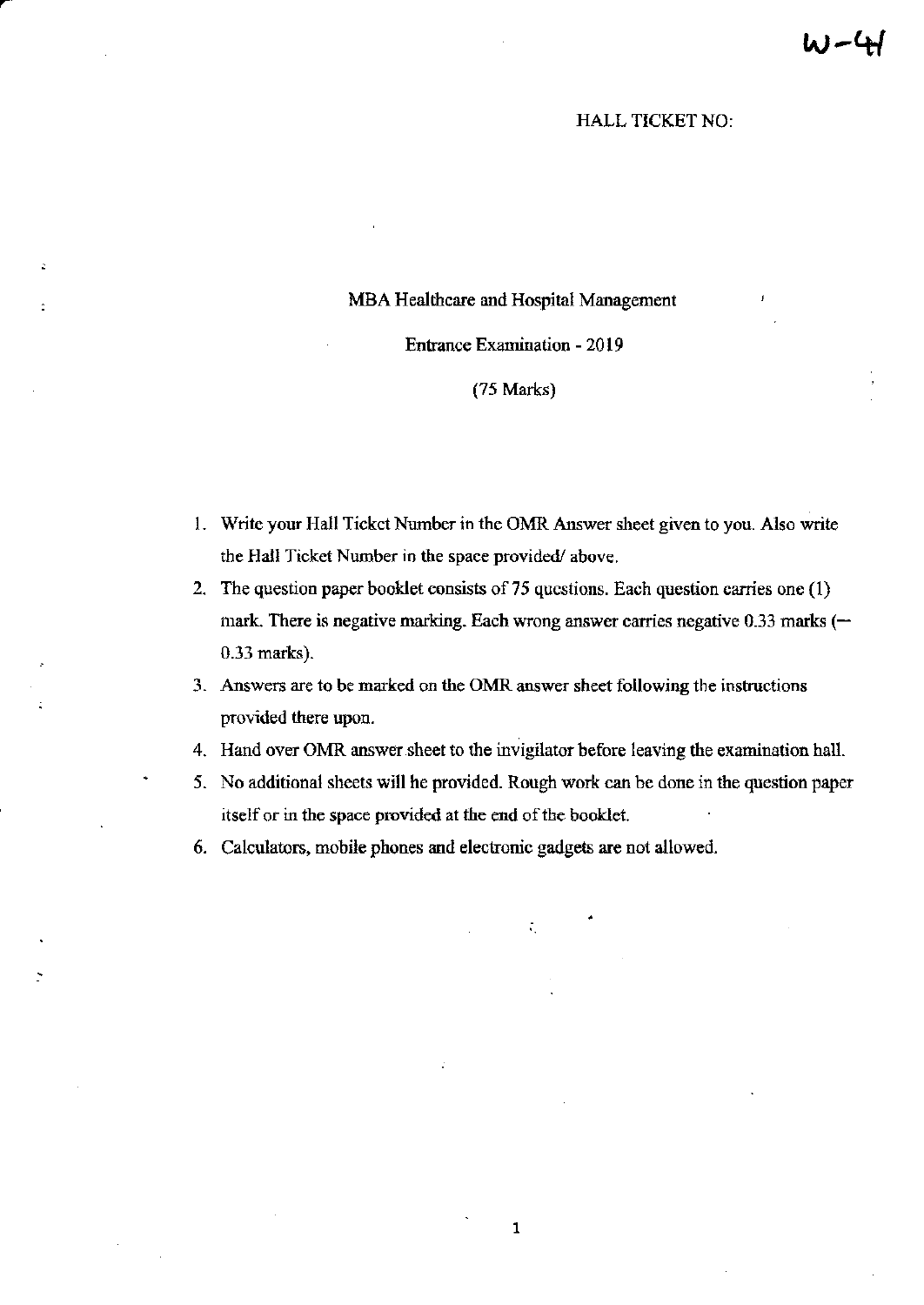In the following the questions (Q. N. 1-5) choose the word which best expresses the meaning of the given word. 1. CORPULENT  $(A)$  Lean (B) Gaunt (C) Emaciated (D) Obese 2. BRIEF (A) Limited (B) Small (C) Little (D) Short. 3. EMBEZZLE (A) Misappropriate (B) Balance (C) Remunerate (D) Clear 4. VENT  $(A)$  Opening (B) Stodge  $(C)$  End (D) Past tense of go 5. AUGUST (A) Common (B) Ridiculous (C) Dignified (D) Petty

Direction for question no 6-10: Study the following table and answer the questions. Number of Candidates Appeared and Qualified in a Competitive Examination from Different States over the Years.

| State | Year |       |      |       |             |       |      |       |      |       |
|-------|------|-------|------|-------|-------------|-------|------|-------|------|-------|
|       | 1997 |       | 1998 |       | 1999        |       | 2000 |       | 2001 |       |
|       | App. | Oual. | App. | Oual. | App.        | Qual. | App. | Ogal. | Ano. | Oual. |
| M     | 5200 | 720   | 8500 | 980   | 7400        | 850   | 6800 | 775   | 9500 | 1125  |
| N     | 7500 | 840   | 9200 | 1050  | <b>B450</b> | 920   | 9208 | 980   | 8800 | 1020  |
| Р     | 5400 | 780   | 8800 | 1020  | 7800        | 890   | 8750 | 1010  | 9750 | 1250  |
| Q     | 8100 | 950   | 9500 | 1240  | 8700        | 980   | 9700 | 1200  | 8950 | 995   |
| R     | 7800 | 870   | 7600 | 948   | 9800        | 1350  | 7600 | 945   | 7990 | 885   |

6. Total number of candidates qualified from all the states together in 1997 is approximately what percentage of the total number of candidates qualified from all the states together in 1998?

 $(A) 72%$ 

 $(B) 77%$ 

 $(C) 80%$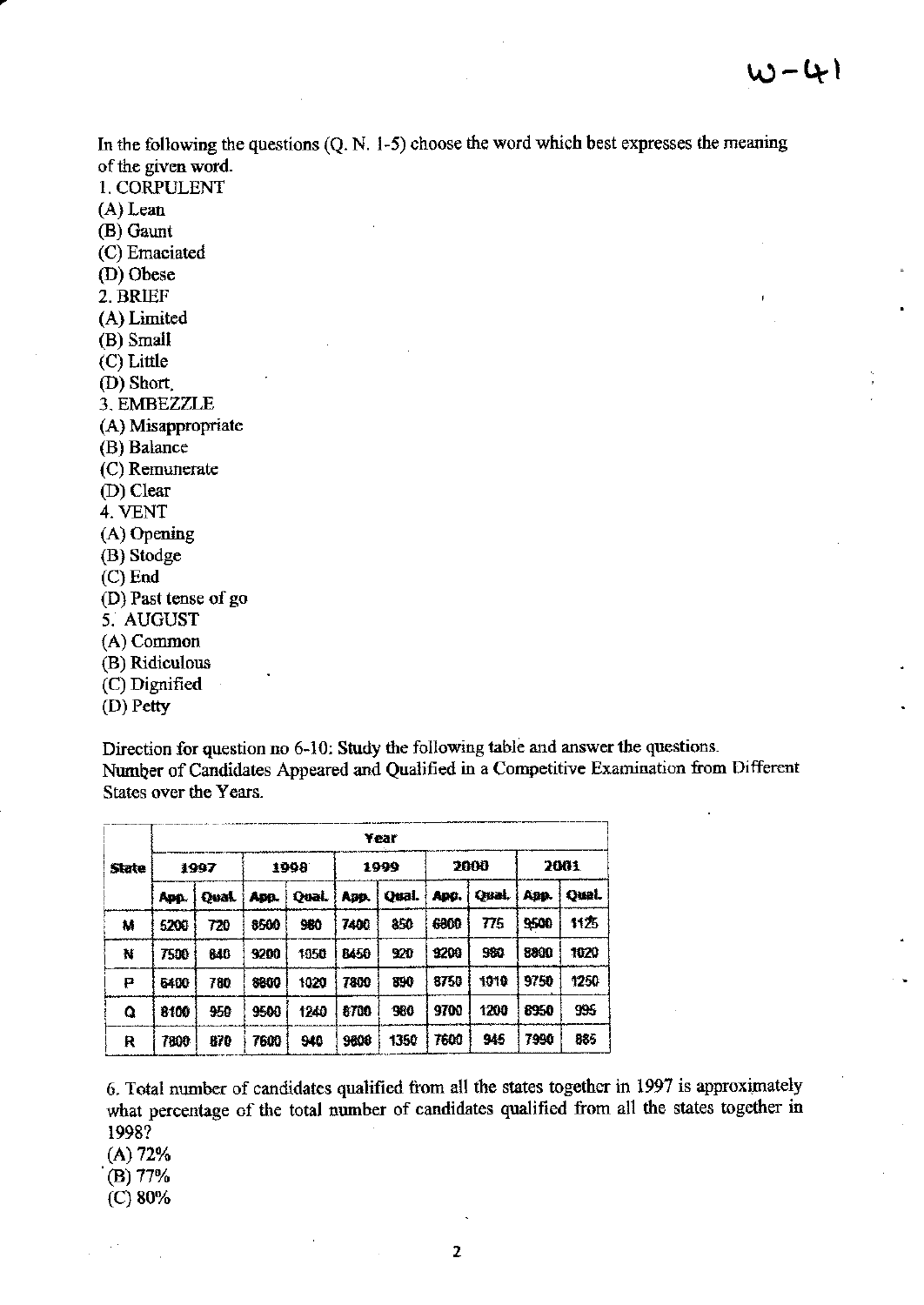$\mathbf{I}$ 

(D) 83%

7. What is the average candidates who appeared from State  $Q$  during the given years?

(A) 8700

(B) 8760

(c) 8990

(D) 8920

8. In which of the given years the number of candidates appeared from State P has maximum percentage of qualified candidates?

 $(A)$  1997

 $\ddot{\phantom{a}}$ 

 $(B)$  1998

 $(C)$  1999

(D) 200r

9. Wlat is the percentage of candidates qualified ftom State N for all the years together, over the candidates appeared from State N during all the years together?

 $(A)$  12.36%

(B) 12.16%

 $(C)$  11.47%

(D)  $11.15\%$ 

10. The percentage of total number of qualified candidates to the total number of appeared candidates among all the five states in 1999 is?

 $(A)$  11.49%

 $(B)$  11.84%

(c) 12.21%

(D) 12.57%

What value should come in place of question mark (?) in the following equations?

11.1089/? =  $\frac{2}{1296}$ 

(A) 1188

(B)  $1192$ 

 $(C)$  1196

 $(D)$  1204

12. 7.8% of  $12.5 + 2.5%$  of  $161 = ?$ 

(A) <sup>12</sup>

(B) 9.6

(c) <sup>8</sup>

(D) 5

13. 17580 x 1.8 - 13720 x 2.1 = ? x 2.4

(A) 1120

(B) 1140

(c) <sup>1160</sup>

(D) l180

14.  $5525 \div 17 = \sqrt{?}$ 

 $(A)$  93025

(B) 99225

(c) 10s625

(D) 112225

3

 $\mathcal{L}_\mathrm{c}$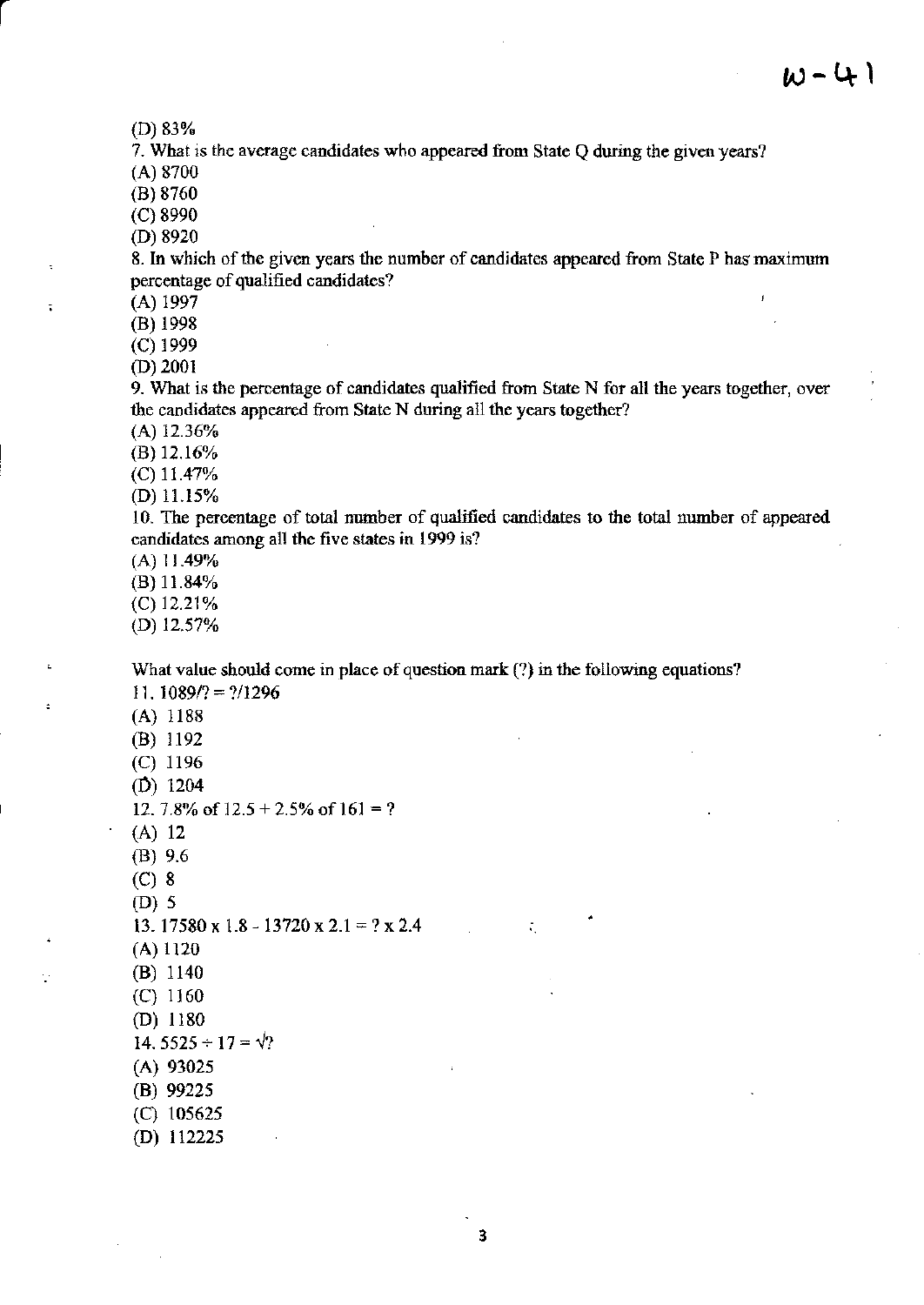15. Look at this series: 2, 1, (l/2), {l/4), ..- What number should come next?  $(A)$   $(1/3)$ (B) (l/8) (c) (2/8)  $(D)$  (1/16) 16. Look at this series:  $7, 10, 8, 11, 9, 12, \ldots$  What number should come next? (A) 7 (B) l0  $(C) 12$ (D) 13 l?. Look at this series:36,34,30,28,24, ..- What number should come next?  $(A) 20$ {B) 22  $(C)$  23 (D) 26 18, Look at this series: 22, 21, 23, 22, 24, 23, ... What number should come next? (A) 22 (B) 24 (c) 25 (D) 26 19. Look at this series: 53, 53, 40, 40, 27, 27, ... What number should come next? (A) 12 (B) 14  $(C)$  27 (D) 53 20. A train crosses a pole in 15 seconds, while it crosses 100 meter long platform in 25 seconds. The length of the train is  $-$ (A) 125 m (B) 135 m  $(C)$  159 m (D) l7s m 21. What Should Come In The Place Of (?) In The Given Series? Ace, Fgh, ?, Pon (A) Kkk (B) Jki  $\mathcal{L}_\mathrm{c}$ (c) Hjh  $(D)$  Ikl 22. Typist : Typewriter : : Writer: ?  $(A)$  Script  $(B)$  Pen (C) Paper (D) Book 23. Paint: Artist : : Wood: ? (A) Furniture (B) Forest (c) Firc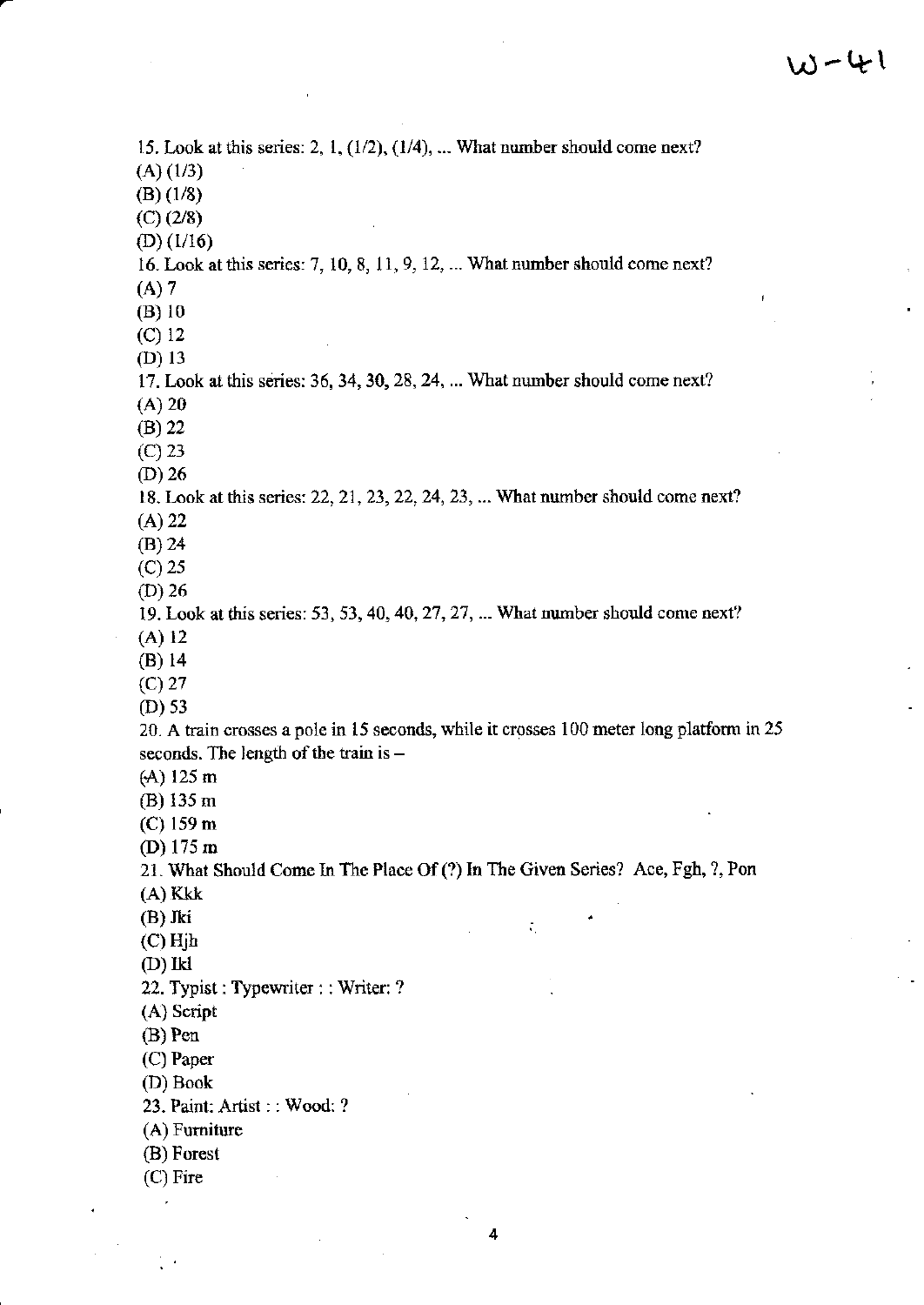(D) Carpenter 24. Acme: Mace:: Alga: ? (A) Glaa (B) Gaal  $(C)$  Laga (D) Gala 25. Eighty: Gieyth:: Output:? (A) Utoptu (B) Uotupt (C) Tuoutp (D) Tuotup 26. SCD, TEF, UGH, \_\_\_\_, WKL  $(A)$  CMN  $(B)$  UJI  $(C)$  VIJ  $(D)$  IJT 27. CMM, EOO, GQQ, \_\_\_\_\_, KUU  $(A)$  GRR  $(B)$  GSS  $(C)$  ISS  $(D) ITT$ 28. Complete the scries BB, FE, II, ML, PP: ..........by choosing one of the following option given:  $(A)$  TS  $(B) ST$  $(C)$  RS  $(D)$  SR 29. The sum of the ages of two persons M and N is 50. 5 years ago, the ratio of their ages was 5/3. The present age of M and N are  $(A)$  30, 20  $(B)$  38, 18  $(C)$  40, 15  $(D)$  40, 10 30. If MOHAN is represented by the code KMFYL, then COUNT will be represented by  $(A)$  AMSLR (B) MTLAR  $\mathcal{L}_\mathrm{c}$ (C) MASSL (D) SAMNR

Direction (31-35): Study the following information carefully and answer the questions given below.

Seven persons namely  $- A$ , B, C, D, E, F and G belongs to seven different states which are numbered as 1, 2 3, 4, 5, 6, and 7 but not necessarily in the same order. Each of the numbered state like different state dances viz. Karagattam, Kathak, Kuchipudi, Bhangra, Kathakali, Karma and Odissi but not necessarily in the same order.

C belongs to 2 and likes Kathakali. A likes Odissi. B likes neither Kuchipudi nor Kathak. D belongs to 4. Neither E nor F belongs to 5. The one who belongs to 5 likes Karma. D likes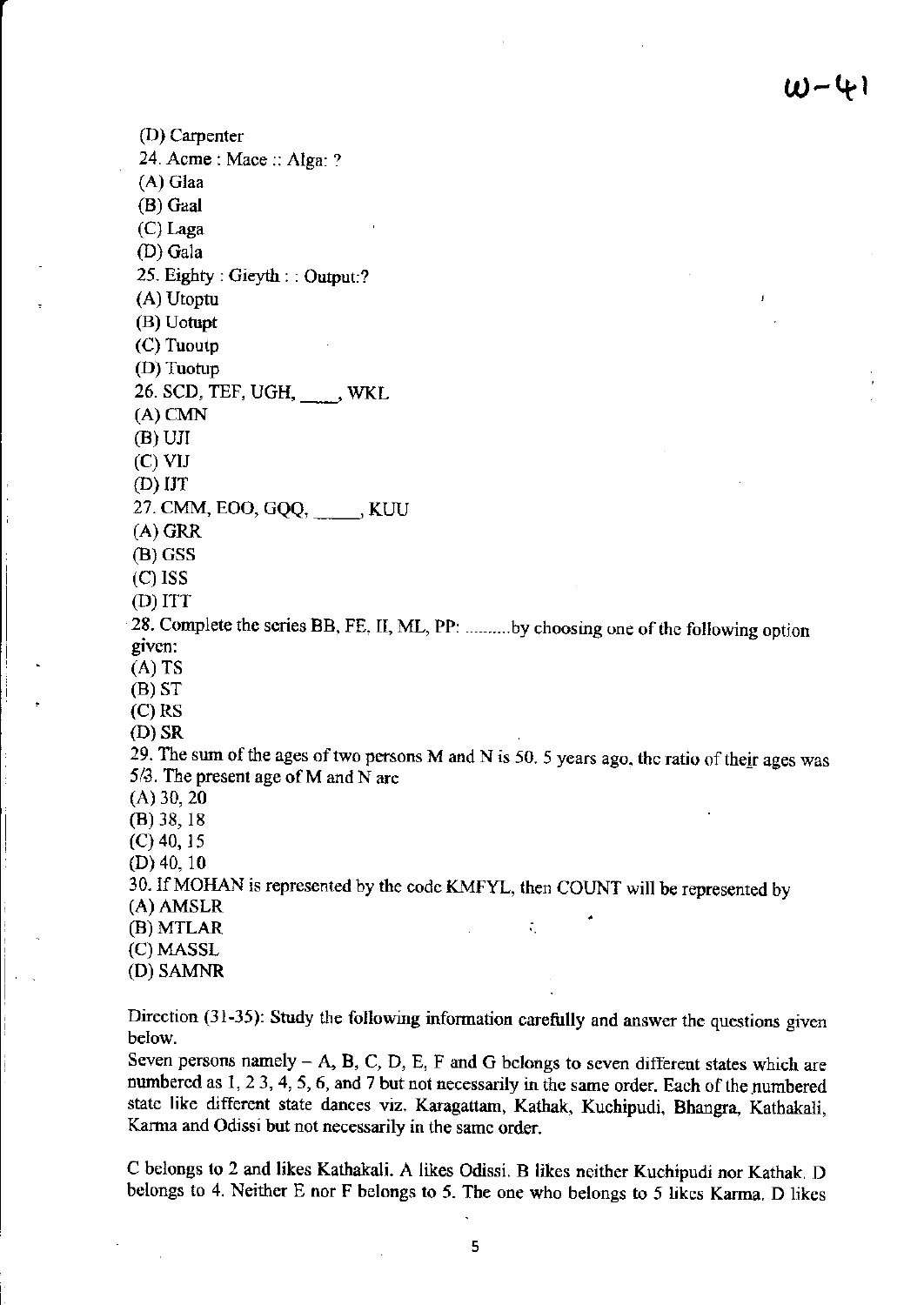neither Karagattam nor Kuchipudi. The one who likes Kathak is either from 7 or 6. F likes neither Kuchipudi nor Karagattam. B belongs to 6.

31. Which of the following statement is correct?

(A) The one who is from 6 likes Kuchipudi

(B) The one who is from 3 likes Odissi

(C) The one who is from 1 likes Kuchipudi

(D) The one who is from 4 likes Bhangra

32. Which of the following state does A belongs to?

 $(A)$  1

 $(B)$  3

 $(C)$  7

(D) Cannot be determined

33. Who among the following likes Kuchipudi?

 $(A)$  G

 $(B) E$ 

 $(C)$  D

(D) None of these

34. Which of the following combinations are correct?

(A) 6 -Karagattam

(B) 1 -Kuchipudi

 $(C)$  1 -Odissi

(D) 3-Kuchipudi

35. If the person who likes Odissi is from 1, then the person who likes Kuchipudi is from which of the following states?

 $(A)$  5

 $(B)$  3

 $(C)$  4

(D) None of these

36. US President Donald Trump on 28 March 2020 signed a \_\_\_\_\_ stimulus bill to protect US economy from Covid-19.

 $(A)$ \$2 billion

\$20 billion **(B)** 

\$200 billion  $(C)$ 

\$2000 billion  $(D)$ 

37. Corona Care is the India's 1st hospitalization insurance provided by which Digital payments company in collaboration with Bajaj Allianz General Insurance?

Phonepe  $(A)$ 

(B) Amazon

 $(C)$ . Google

 $(D)$ Paytm

38. ICMR has found that a mixture of three quasi-subspecies of SARS-CoV-2(COVID-19) is in circulation in India. Where is the HQ of ICMR located?

Pune  $(A)$ 

Indore (B)

New Delhi  $(C)$ 

Hyderabad (D)

6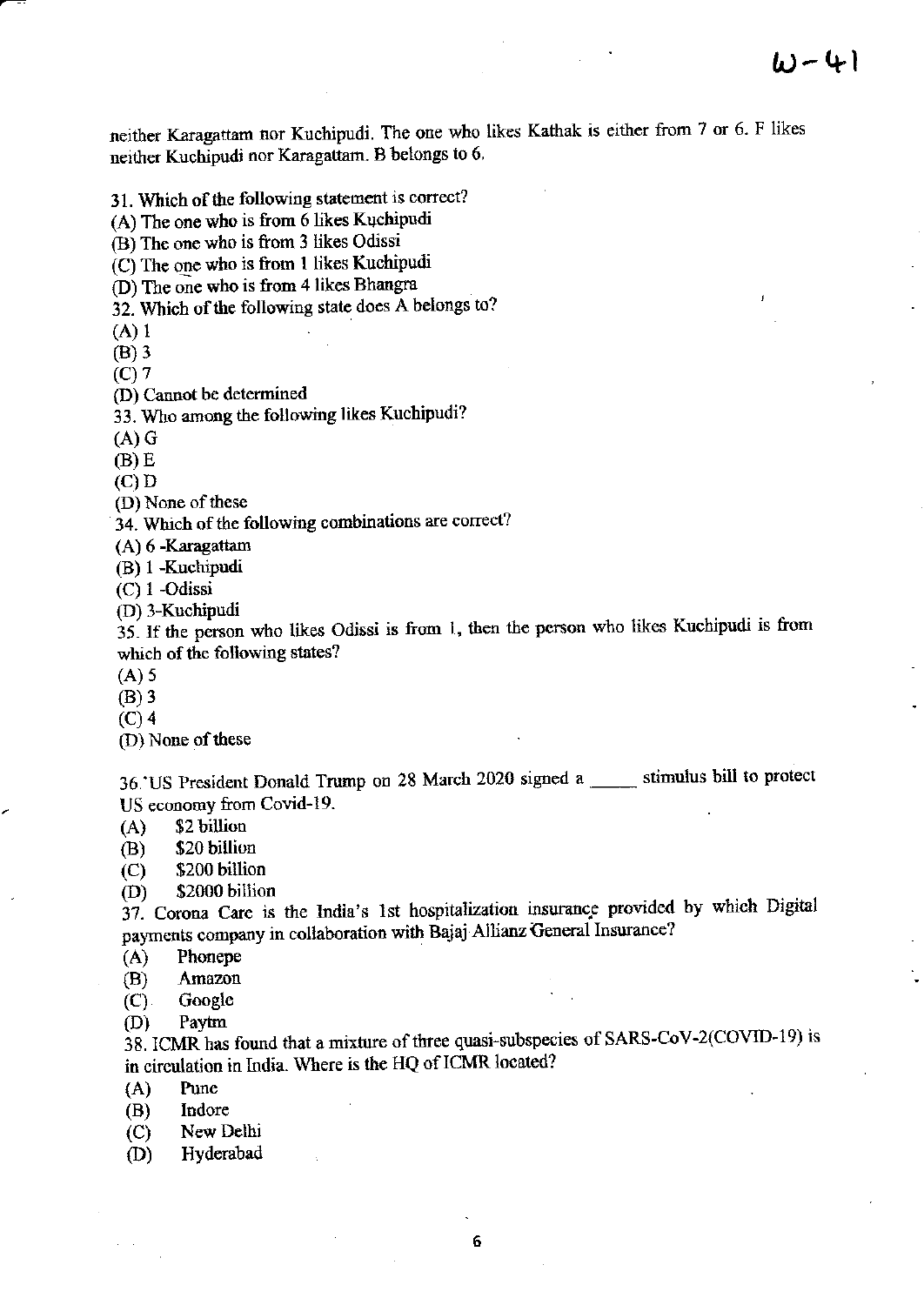J

39. Name the Central government's 1st comprehensive COVID-19 tracking app.

Aarogya me  $(A)$ 

Covid-19 check (B)

Coronaless India  $(C)$ 

AarogyaSetu (D)

40. The Theme for World Autism Awareness Day 2020 is "The Transition to Adulthood". The Day is celebrated annually on The Day is celebrated annually on

December 10  $(A)$ 

February 18 (B)

 $(C)$ March 31

(D) April 2

41. Name the first Indian businessman who found place in the cover story of Forbes magazine

 $(A)$ Anil Ambani

(B) Dr Reddy

Azim Hasham Premji  $(C)$ 

 $(D)$ Narayan Murthy

42. Name the bank which has deployed Robotic Arms for currency sorting at its chests.

 $(A)$ **HDFC** Bank

**AXIS Bank** (B)

 $(C)$ **YES Bank** 

**ICICI Bank** (D)

43. Operation Twist is related to -

**Military Exercise**  $(A)$ 

Monetary policy tool (B)

An exercise to fight insurgency  $(C)$ 

A move in hockey match  $(D)$ 

44. Which of the following countries has announced to adopt Chinese Yuan as its legal currency?

Greece  $(A)$ 

(B) Zimbabwe

 $(C)$ Egypt

 $(D)$ Namibia

45. The first country launching GST was ...

 $(A)$ France

**USA** (B)

**Britain**  $(C)$ 

(D) Japan

46. The use of this technology has resulted in decreased hospital stays.

**Robotics**  $(A)$ 

(B) Antibiotics

 $(C)$ Radiology

 $(D)$ Laparoscopic Surgery

47. Which of the following is the appropriate route of administration for insulin?

Intramuscular  $(A)$ 

(B) Intradermal

 $(C)$ Subcutaneous

(D) Intravenous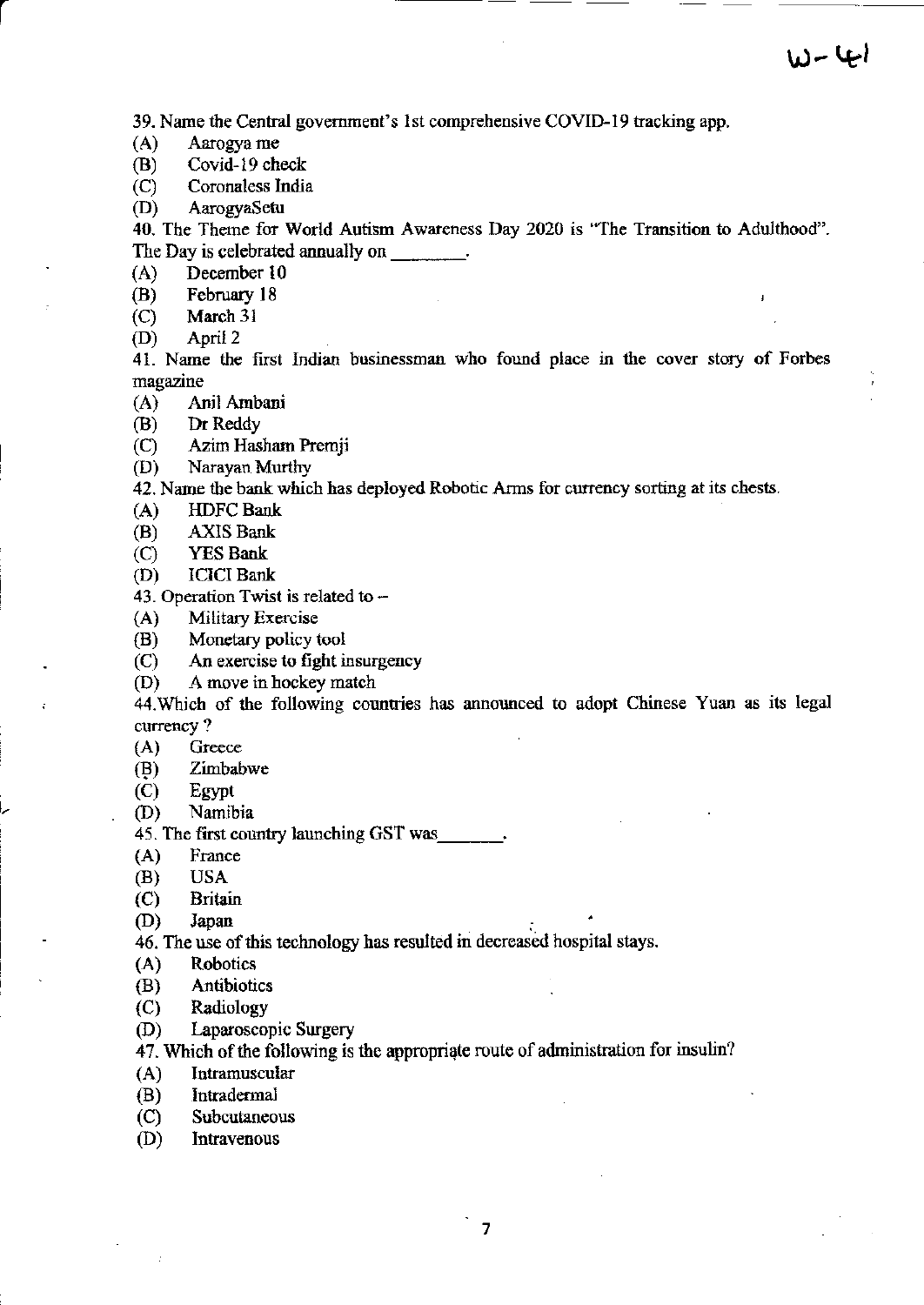- 48. Which of the following is the meaning of PRN?
- (A) When advice
- (B) When necessary
- (C) Immediately
- tD) Now
- 49. Name a surgeon who had tirst uscd Google Glass while performing a surgery?
- (A) Dr. Rafael Grossmann
- (B) Alfred Kinsey<br>(C) Cartwright
- (C) Cartwright<br>(D) Friese-Gree
- Friese-Greene

50. Which of the following is determined by calculating deaths affer 24 hours of hospital admission?<br>(A) Gross death rate

- 
- (B) Cbronic death rate
- (C) On-dre-spot death rate
- (D) Net death rate

51. What is the name of the virus causing the COVID-19 outbreak?

- $(A)$  Wuhan virus
- $(B)$  COVID-19
- (c) MERS-CoV-2
- (D) SARS-CoV-2

52. Which of the following is the newly discovered form of Coronavirus

- (A) MERS Cov
- (B) SARS CoV
- (c) NL63

ł

 $(D)$  Novel CoV

53. Name the operation recently launched by the Delhi Government to curb the spread of COVID-19 in the national capital.

- (A) Operation PATHAR<br>(B) Operation KAWACH
- 
- (C) Operation ENDCOVID
- (D) Operation SHIELD

54. Government of India (GoI) has announced to allocate for 'India COVID-19 Emergency Response and Health System Preparedness Package'.

 $\mathcal{L}_{\mathcal{L}}$ 

- (A) Rs. 10500 crores
- $(B)$  Rs. 11000 crores
- {C) Rs. 15000 crorcs
- (D) Rs. 12500 crores

55. What is the color coding of the bag used in hospitals to dispose off hunun anatomical wastes such as body parts?

- (A) Yellow
- (B) Black (c) Red (D) Blue
- 
- 

56. The STRIVE project supported by World Bank aims for **strategy** in India?

- (A) Elimination of Cancer
- (B) Eradication of HIV/ AIDS<br>(C) Skilling
- 
- (D) Development of Rural and Grass roots participation
	- 8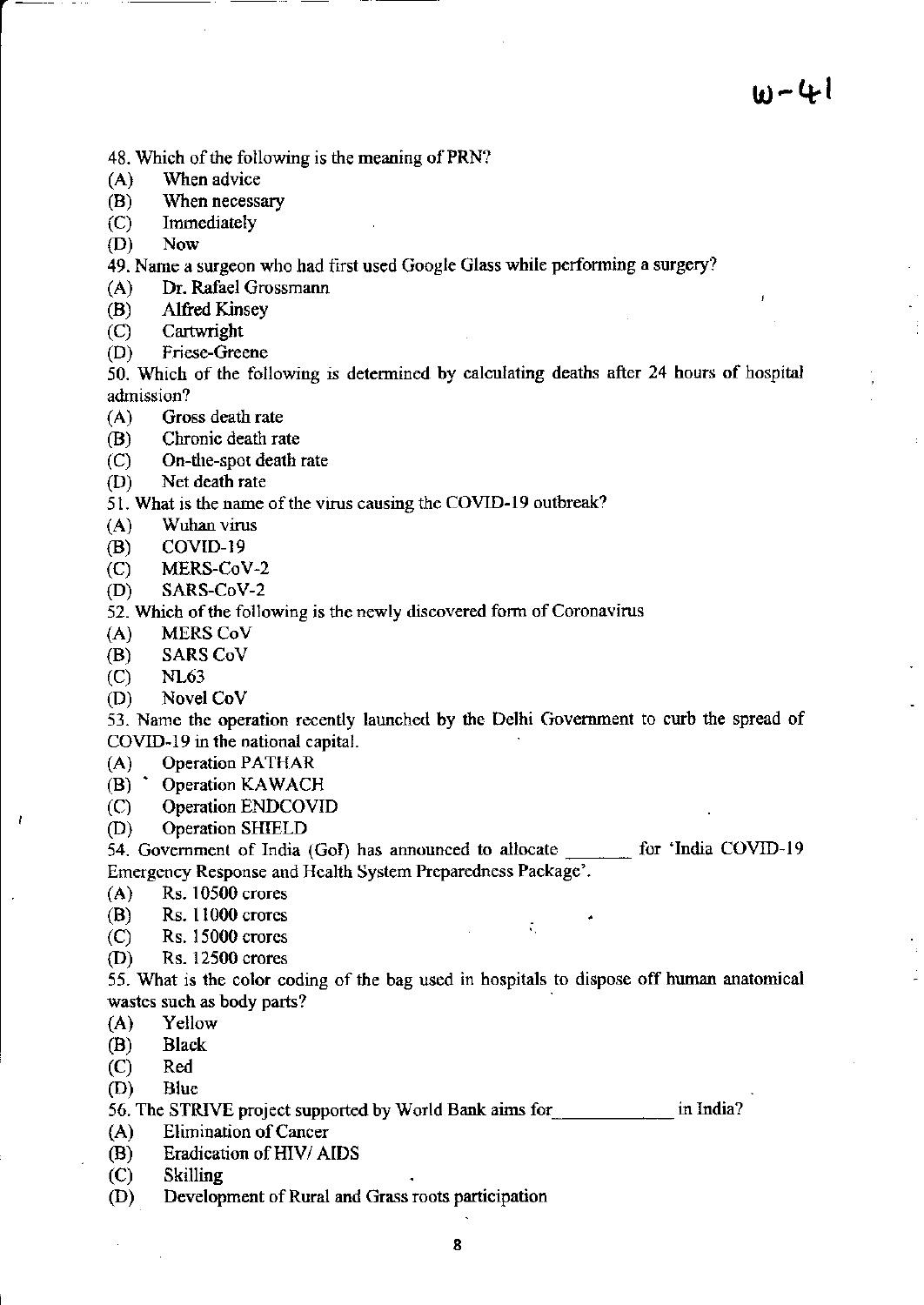57. Plasmodium falciparum is classified as \_\_\_\_\_\_\_\_\_\_\_?

Proto Bacteria  $(A)$ 

(B) Viral disease

 $(C)$ Protozoans

(D) Fungicidal

58. The Rennin enzyme is secreted in which particular part of the GI system?

 $(A)$ Stomach

Mouth cavity (B)

Pancreatic duct  $(C)$ 

(D) Duodenum and jejunum

59. The treatment of a person with "Bombay Blood group" can be done by administering -2 blood of

A Group or B Group  $(A)$ 

AB Group  $(B)$ 

O Group  $(C)$ 

None of them (D)

**Doctors**  $(A)$ 

Military professional (B)

Engineers  $(C)$ 

Scientists (D)

61. In genetics all the conditions are associated with sex linked character except 2

Color blindness  $(A)$ 

**Baldness** (B)

Asthama  $(C)$ 

(D) None of the above

62. Which among the following compounds is NOT a Vitamin?

 $(A)$ Folic Acid

Oleic Acid  $\cdot$ (B)

 $(C)$ Pantothenic Acid

Ascorbic Acid (D)

 $\boldsymbol{\Omega}$ 

÷.

 $(A)$ Frostbite

Dandruff (B)

**Brittle** hair  $(C)$ 

(D) Eczema

64. The Health Services usually include

Tertiary  $(A)$ 

Secondary (B)

Primary  $(C)$ 

All the above (D)

65. Which among below is the best position to shape the organizational culture of the healthcare organization.

Medical staff  $(A)$ 

(B) Hospital board

**CEO**  $(C)$ 

Consultants (D)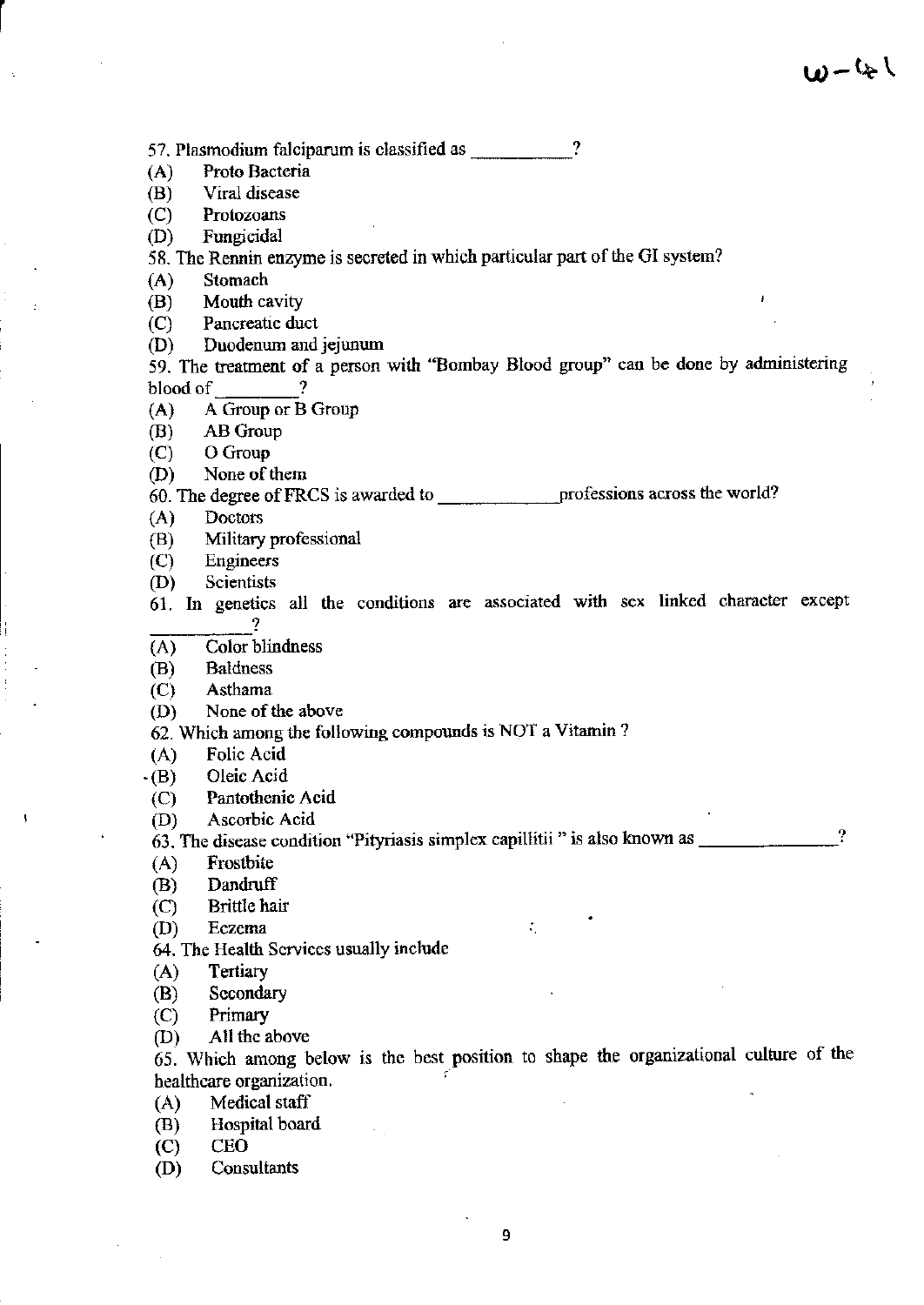$w - 41$ 

- 
- 66. IPHS stands for<br>
(A) lndian Public Hospital Standards<br>
(B) lndian Private Hospital Standards<br>
(C) Indian Public Health Standards<br>
(D) Indian private Health Standards
- 
- 
- 
- 67. IDMR stands for
- 
- (A) Integrated digital medical records<br>
(B) Information digital management records<br>
(C) Information digital management reader
- 
- (D) IntEgrated digital management records
- 68. DOTS center are associated with the patients suffering from  $(A)$  HIV<br>(B) TB
- 
- 
- $(C)$  Bacterial infection
- 
- (D) General<br>69. UVGI stands for
- 
- 
- 
- (A) Ultra violet gamma irrigation<br>
(B) Ultra violet germs irrigation<br>
(C) Ultra violet germicidal irradiation<br>
(D) Ultra violet germicidal irradiation<br>
70. What includes respiratory hygiene?
- 
- 
- 70. Wearing a mask during breathing<br>
(B) Covering mouth with hand while coughing and sneezing<br>
(C) Washing hands afterwards<br>
(D) All of the above
- 
- 
- 71. What is the name of the disease in man arising out of Vitamin B1 deficiency?<br>
(A) Scurvy<br>
(B) Beriberi<br>
(C) Pellagra
- 
- 
- 
- (D) Gingivitis
- 72. What does niacin deficiency cause ?
- (A) Acne
- (B) Scurvy<br>(C) Boils
- **Boils**
- (D) Pellagra
- 73. What are the effects of Vitamin B6 deficiency?<br>(A) Beriberi
- Beriberi
- 
- 
- (B) Scurvy<br>
(C) Dermatomyoma<br>
(D) Certain types of Eczema
- 74. Which of the following diseases is associated with Vitamin C deficiency?  $(A)$  Psoriasis
- 
- 
- (B) Scurvy<br>(C) Pellagra
- (D) Vitiligo
- 75. Using purgatives on a regular basis is harmful to health. Which deficiency does it cause? (A) Iron
- 
- (B) Potassium